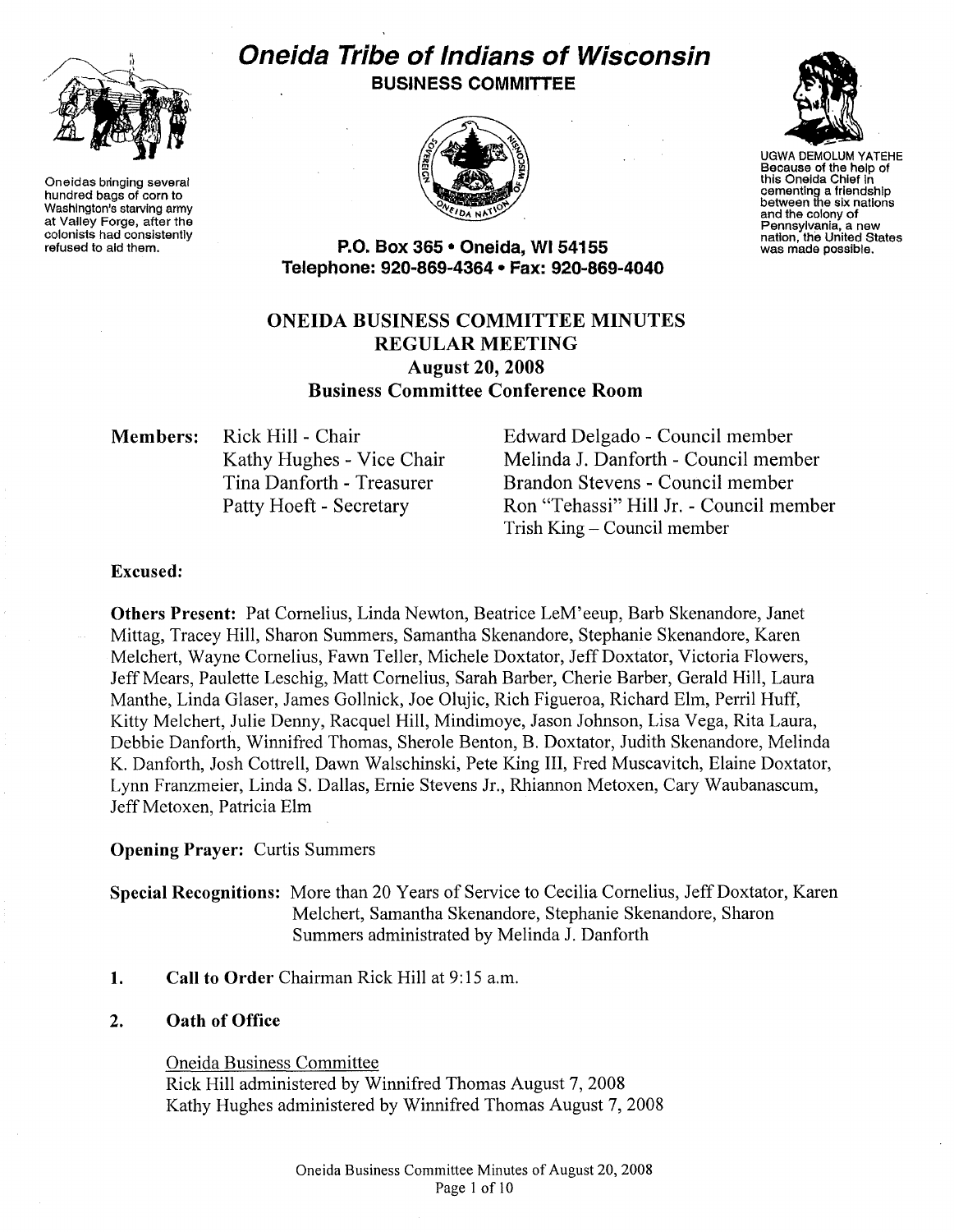Tina Danforth administered by Winnifred Thomas August 7, 2008 Patty Ninham Hoeft administered by Winnifred Thomas August 7, 2008 Ed Delgado administered by Winnifred Thomas August 7, 2008 Melinda Danforth administered by Winnifred Thomas August 7, 2008 Trish King administered by Winnifred Thomas August 7, 2008 Brandon Stevens administered by Winnifred Thomas August 7, 2008 Ron "Tehassi" Hill Jr. administered by Winnifred Thomas August 7, 2008

#### Oneida School Board

Debbie Danforth administered by Winnifred Thomas August 7, 2008

#### Oneida Gaming Commission

Amelia Cornelius administered by Winnifred Thomas August 12, 2008

#### Oneida Nation Commission On Aging

Carol Elm administered by Winnifred Thomas August 7, 2008 Pearl McLester administered by Winnifred Thomas August 7, 2008 Hugh Danforth administered by Patty Hoeft August 12, 2008

#### Oneida Land Claims Commission

Amelia Cornelius administered by Winnifred Thomas August 12, 2008 Hugh Danforth administered by Patty Hoeft August 12, 2008

# Oneida Land Commission

Ted Hawk administered by Winnifred Thomas August 7, 2008 Pat Cornelius administered by Patty Hoeft August 20, 2008

Oneida Trust and Enrollment Committee

Ed Delgado administered by Winnifred Thomas August 7, 2008 Rita Reiter administered by Winnifred Thomas August 7, 2008 Debbie Danforth administered by Winnifred Thomas August 7, 2008

# **3. Approval of the Agenda**

- **a. Additions**
- **b. Deletions**
- **c. Moves**
- Action: Motion by Ed Delgado to approve the agenda and to delete new business resolution #2 regarding emergency resolution prohibiting the placing of unnecessary and/or unreasonable standards regarding Oneida Housing Authority approval of applications for housing, seconded by Kathy Hughes. Motion carried unanimously.
- Action: Motion by Patty Hoeft to amend the main motion to delete executive session new business #6 regarding pardon resolution for Joey Powless, seconded by Ed Delgado. For: Patty Hoeft, Ed Delgado, Kathy Hughes,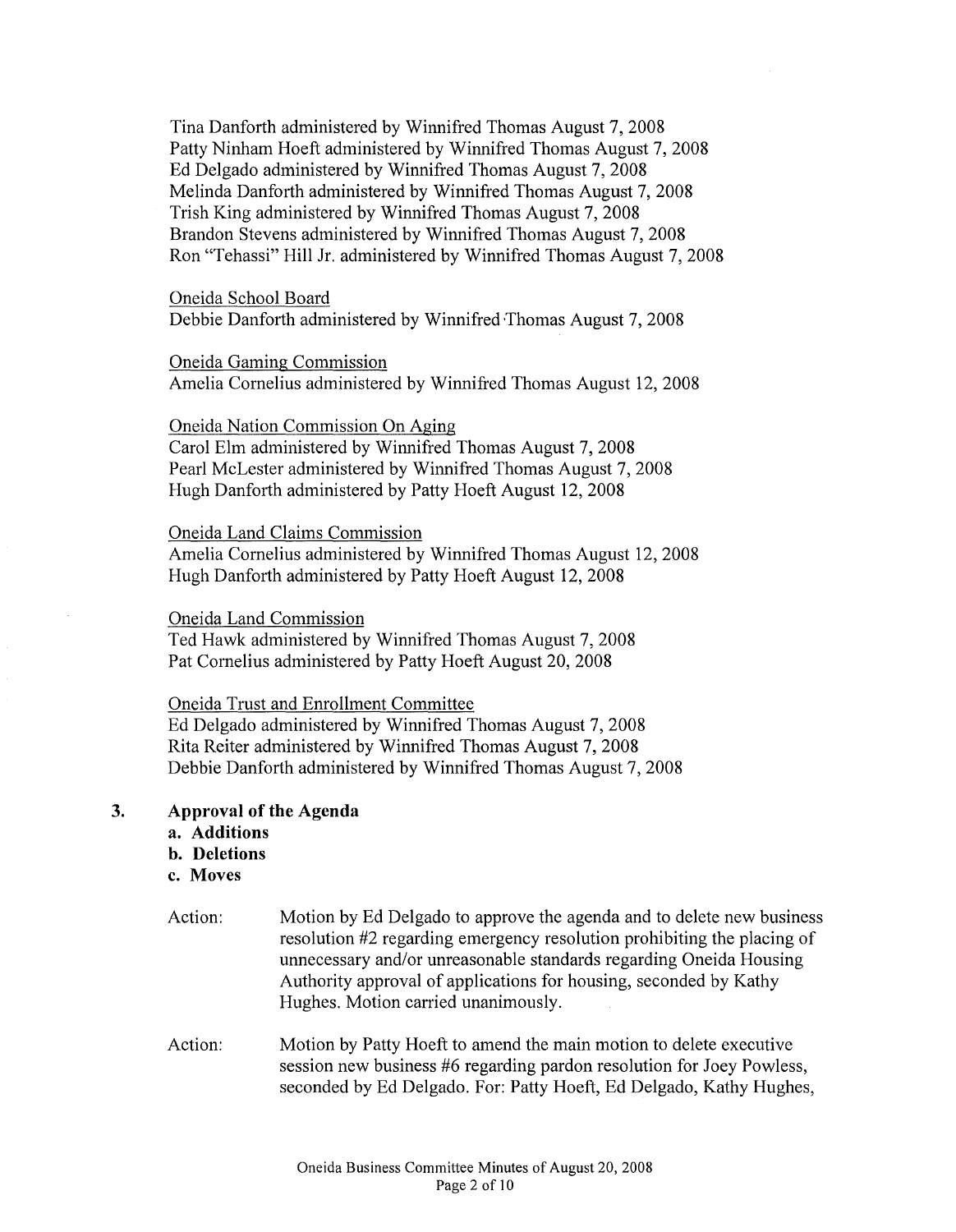Melinda J. Danforth, Brandon Stevens, Ron "Tehassi" Hill Jr. Abstain: Tina Danforth. Not present. Trish King. Motion carried.

Tina Danforth: For the record, I abstained because I feel that issue needs to be discussed and needs to move forward. I know there hasn't been a lot of time to review a lot of the information that's come before in the last week. We should at least consider it and take action based on the recommendation. If we have differences in option, or want to change something, its there for consideration, and it's not set in stone. So if there's an aspect of that item that wasn't favorable there could be an alternative offered.

#### **4. Minutes to be Approved**

August 6, 2008 Business Committee Minutes

Action: Motion by Patty Hoeft to approve the Aug. 6, 2008, seconded by Melinda J. Danforth. Motion carried unanimously.

#### **5. Tabled Business**

Oneida Police Commission (quarterly Jan/Apr/July/Oct) David Webster

**Excerpt from August 6, 2008:** Remains on table.

Action: Remains on table.

#### 6. **Reports**

- a. Oneida Environmental Resource Board (quarterly: Feb/May/Aug/Nov) Gerald Jordan- submitted
- Action: Motion by Patty Hoeft to approve the Oneida Environmental Resource Board quarterly report, seconded by Melinda J. Danforth. Motion carried unanimously.
- b. Bay Bank (quarterly: Feb/May/Aug/Nov) Steve Jennerjohn- submitted
- Action: Motion by Ed Delgado to approve the Bay Bank quarterly report, seconded by Trish King. Motion carried unanimously.
- c. Oneida Personnel Commission (quarterly: Feb/May/Aug/Nov) Brenda Skenandore - not submitted

Oneida Business Committee Minutes of August 20, 2008 Page 3 of 10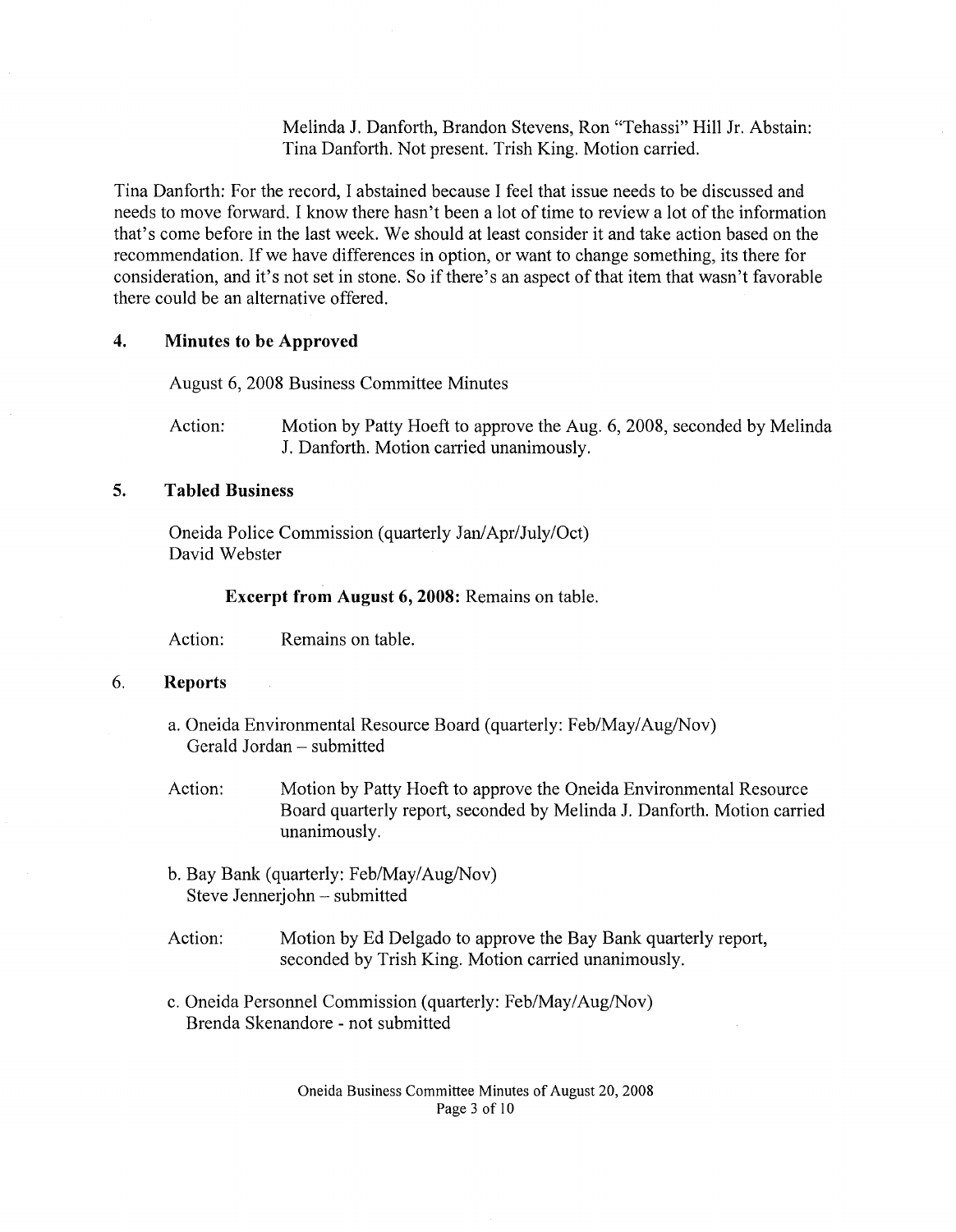Action: Motion by Patty Hoeft to defer the Oneida Personnel Commission quarterly report to the Sept. 3 Business Committee meeting, seconded by Melinda J. Danforth. Motion carried unanimously.

# **7. Travel Reports- none**

#### **8. Follow up Reports!BC Directives from Previous Meetings**

1. Matt Cornelius RE: Ombudsman Report

**Excerpt from Aug. 6, 2008:** Motion by Kathy Hughes to defer the Ombudsman report to the Aug. 20 Business Committee meeting, seconded by Paul Ninham. Motion carried unanimously.

- Action: Motion by Patty Hoeft to approve the Ombudsman monthly report, seconded by Ron "Tehassi" Hill Jr. Motion carried unanimously.
- 2. Gerald Danforth RE: National Indian Gaming Association July 22-24, 2008

**Excerpt from Aug. 6, 2008:** Motion by Mercie Danforth to defer the travel report from Gerald Danforth regarding National Indian Gaming Association July 22 through 24, 2008 to the Aug. 20 Business Committee meeting, seconded by Kathy Hughes. Motion carried unanimously.

Action: Motion by Tina Danforth to defer the National Indian Gaming Association travel report to the Sept. 3 Business Committee meeting, seconded by Brandon Stevens. Motion carried unanimously.

#### **9. New Business**

- **a. Resolutions**
- 

1. Bill Gollnick RE: Dissolution of Miss Oneida Committee & Transfer of Responsibilities to the Tourism Department

Action: Motion by Tina Danforth to adopt the Resolution 08-20-08-A Dissolution of Miss Oneida Committee and Transfer of Responsibilities to the Tourism Department, seconded by Melinda J. Danforth. For: Ed Delgado, Trish King, Kathy Hughes, Tina Danforth, Melinda J. Danforth. Oppose: Patty Hoeft, Brandon Stevens, Ron "Tehassi" Hill Jr. Motion carried.

**b. Requests**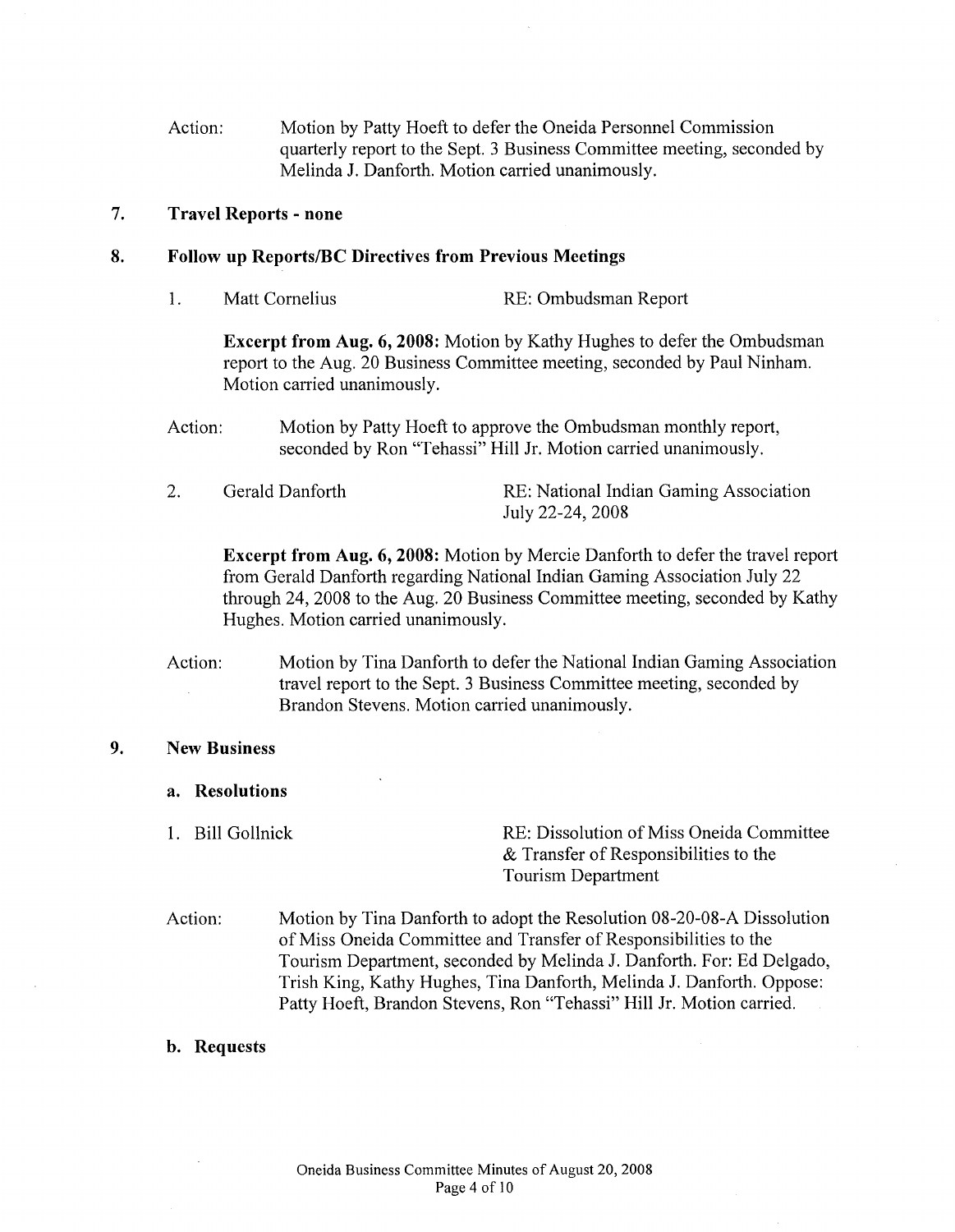| 1. Debbie Danforth     | Oneida School Board                                                                                                                                                                                                                                                                                                                                                                  | RE: Procedural Exception to the<br>Memorandum of Agreement for Hiring                                                                                                                                                                                                                                                                                         |  |
|------------------------|--------------------------------------------------------------------------------------------------------------------------------------------------------------------------------------------------------------------------------------------------------------------------------------------------------------------------------------------------------------------------------------|---------------------------------------------------------------------------------------------------------------------------------------------------------------------------------------------------------------------------------------------------------------------------------------------------------------------------------------------------------------|--|
| Action:                | carried.                                                                                                                                                                                                                                                                                                                                                                             | Motion by Kathy Hughes to approve the procedural exception to the<br>Memorandum of Agreement for Hiring of the co-teacher, ATDOA<br>specialist, and K-5 guidance counselor, seconded by Ed Delgado. For:<br>Patty Hoeft, Ed Delgado, Trish King, Kathy Hughes, Melinda J. Danforth,<br>Brandon Stevens, Ron "Tehassi" Hill Jr. Abstain: Tina Danforth. Motion |  |
| 2. Debbie Thundercloud |                                                                                                                                                                                                                                                                                                                                                                                      | RE: Forward the recommended "Elected"<br>Official" job descriptions and wage to the<br>GTC FY09 Budget meeting and<br>compensation presentation                                                                                                                                                                                                               |  |
| Action:                | Motion by Ed Delgado to deny the request to forward the recommended<br>"Elected Official" job descriptions and wage to the GTC FY09 Budget<br>meeting and compensation presentation, seconded by Kathy Hughes. For:<br>Patty Hoeft, Ed Delgado, Trish King, Kathy Hughes, Brandon Stevens,<br>Ron "Tehassi" Hill Jr. Abstain: Tina Danforth, Melinda J. Danforth.<br>Motion carried. |                                                                                                                                                                                                                                                                                                                                                               |  |
| 3. Debbie Thundercloud |                                                                                                                                                                                                                                                                                                                                                                                      | RE: Inform OBC of planned Environmental<br>response actions administered by the Oneida<br>Environmental, Health, & Safety Division                                                                                                                                                                                                                            |  |
| Action:                | Motion by Kathy Hughes to approve the planned environmental response<br>actions administered by the Oneida Environmental, Health, and Safety<br>Division request, seconded by Trish King. Motion carried unanimously.                                                                                                                                                                |                                                                                                                                                                                                                                                                                                                                                               |  |
| 4. Debbie Thundercloud |                                                                                                                                                                                                                                                                                                                                                                                      | RE: Approval of 2 fee-to-trust Warranty<br>Deeds & Resolution                                                                                                                                                                                                                                                                                                 |  |
| Action:                | Motion by Melinda J.Danforth to recind the Fee to Trust Resolution dated<br>04-12-06-D titled Former Gerald P. and Janice M. VanGroll Property for<br>incorrect parcel numbers; 17-0-1885-00, 17-0-1855-00, 17-0-1860-00,<br>seconded by Ed Delgado. Motion carried unanimously.                                                                                                     |                                                                                                                                                                                                                                                                                                                                                               |  |
| Action:                | Motion by Patty Hoeft to recind the Fee to Trust Warranty Deed dated 04-<br>18-06 titled Former Gerald P. and Janice M. VanGroll Property for<br>incorrect parcel numbers; 17-0-1885-00, 17-0-1855-00, 17-0-1860-00,<br>seconded by Ron "Tehassi" Hill Jr. Motion carried unanimously.                                                                                               |                                                                                                                                                                                                                                                                                                                                                               |  |
| Action:                |                                                                                                                                                                                                                                                                                                                                                                                      | Motion by Melinda J. Danforth to approve the corrected Fee to Trust<br>Resolution Former Gerald P. and Janice M. VanGroll Property for the                                                                                                                                                                                                                    |  |

 $\sim$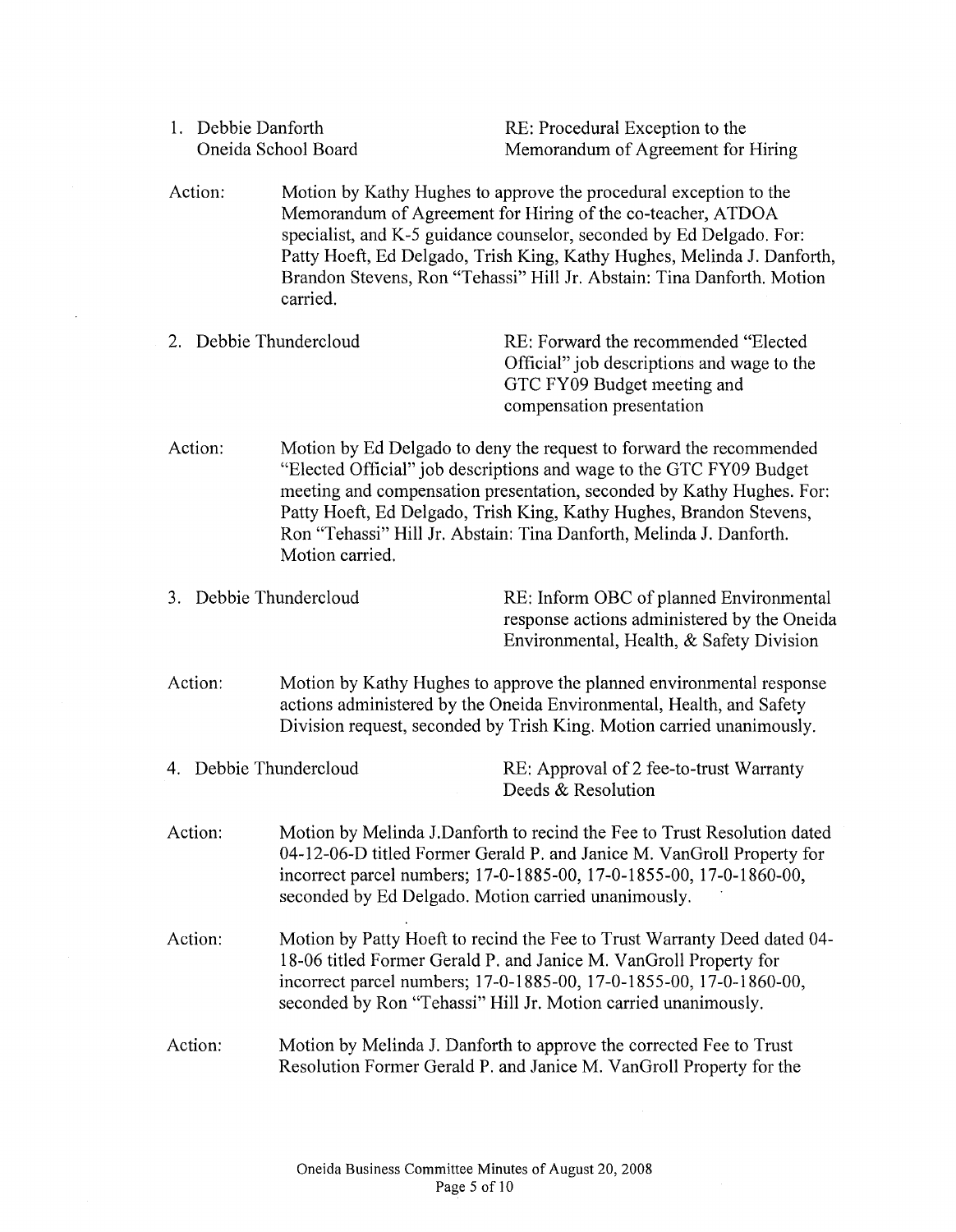|                | "Tehassi" Hill Jr. Motion carried unanimously.                                                                                                                                                                                                                                                                                                                                       | corrected parcel numbers; 17-0-1884-00, 17-0-1858-00, seconded by Ron               |  |
|----------------|--------------------------------------------------------------------------------------------------------------------------------------------------------------------------------------------------------------------------------------------------------------------------------------------------------------------------------------------------------------------------------------|-------------------------------------------------------------------------------------|--|
| Action:        | Motion by Patty Hoeft to approve the corrected Fee to Trust Warranty<br>Deed Former Gerald P. and Janice VanGroll Property for the correct<br>parcel numbers; 17-0-1884-00, 17-0-1858-00, seconded by Trish King.<br>Motion carried unanimously.                                                                                                                                     |                                                                                     |  |
| Action:        | Motion by Melinda to adopt Resolution 08-20-08-B Fee to Trust<br>Resolution Former Robert M. Webb and Lorelei Hochschild Property,<br>seconded by Patty Hoeft. Motion carried unanimously.                                                                                                                                                                                           |                                                                                     |  |
| Action:        | Motion by Melinda J. Danforth to approve the Trust Warranty Deed<br>Former Robert M. Webb and Lorelei Hochschild Property, seconded by<br>Ron "Tehassi" Hill Jr. For: Patty Hoeft, Ed Delgado, Trish King, Tina<br>Danforth, Melinda J. Danforth, Brandon Stevens, Ron "Tehassi" Hill Jr.<br>Abstain: Kathy Hughes. Motion carried.                                                  |                                                                                     |  |
| 5. Ed Delgado  |                                                                                                                                                                                                                                                                                                                                                                                      | RE: America's Dream & the Native<br><b>American Service Center</b>                  |  |
| Action:        | Motion by Kathy Hughes to refer America's Dream and the Native<br>American Service Center to the General Manager to be processed through<br>the delegated sponsorship office, seconded by Melinda J. Danforth. For:<br>Patty Hoeft, Ed Delgado, Trish King, Kathy Hughes, Melinda J. Danforth,<br>Brandon Stevens, Ron "Tehassi" Hill Jr. Abstain: Tina Danforth. Motion<br>carried. |                                                                                     |  |
| 6. Patty Hoeft |                                                                                                                                                                                                                                                                                                                                                                                      | RE: Post 2 vacancies for the remainder<br>terms of the Election Board expiring 2011 |  |
| Action:        | Motion by Patty Hoeft to approve to post two vacancies for the remainder<br>terms of the Election Board expiring 2011, seconded by Ron "Tehassi"<br>Hill jr. Motion carried unanimously.                                                                                                                                                                                             |                                                                                     |  |
| 7. Patty Hoeft |                                                                                                                                                                                                                                                                                                                                                                                      | RE: Post 1 vacancy for Oneida Land<br>Commission                                    |  |
| Action:        | Motion by Patty Hoeft to post one vacancy for the Oneida Land<br>Commission expiring July 2009, seconded by Trish King. Motion carried<br>unanimously.                                                                                                                                                                                                                               |                                                                                     |  |
| 8. Patty Hoeft |                                                                                                                                                                                                                                                                                                                                                                                      | RE: Appoint BC members to Audit<br>Committee                                        |  |

 $\hat{\mathcal{A}}$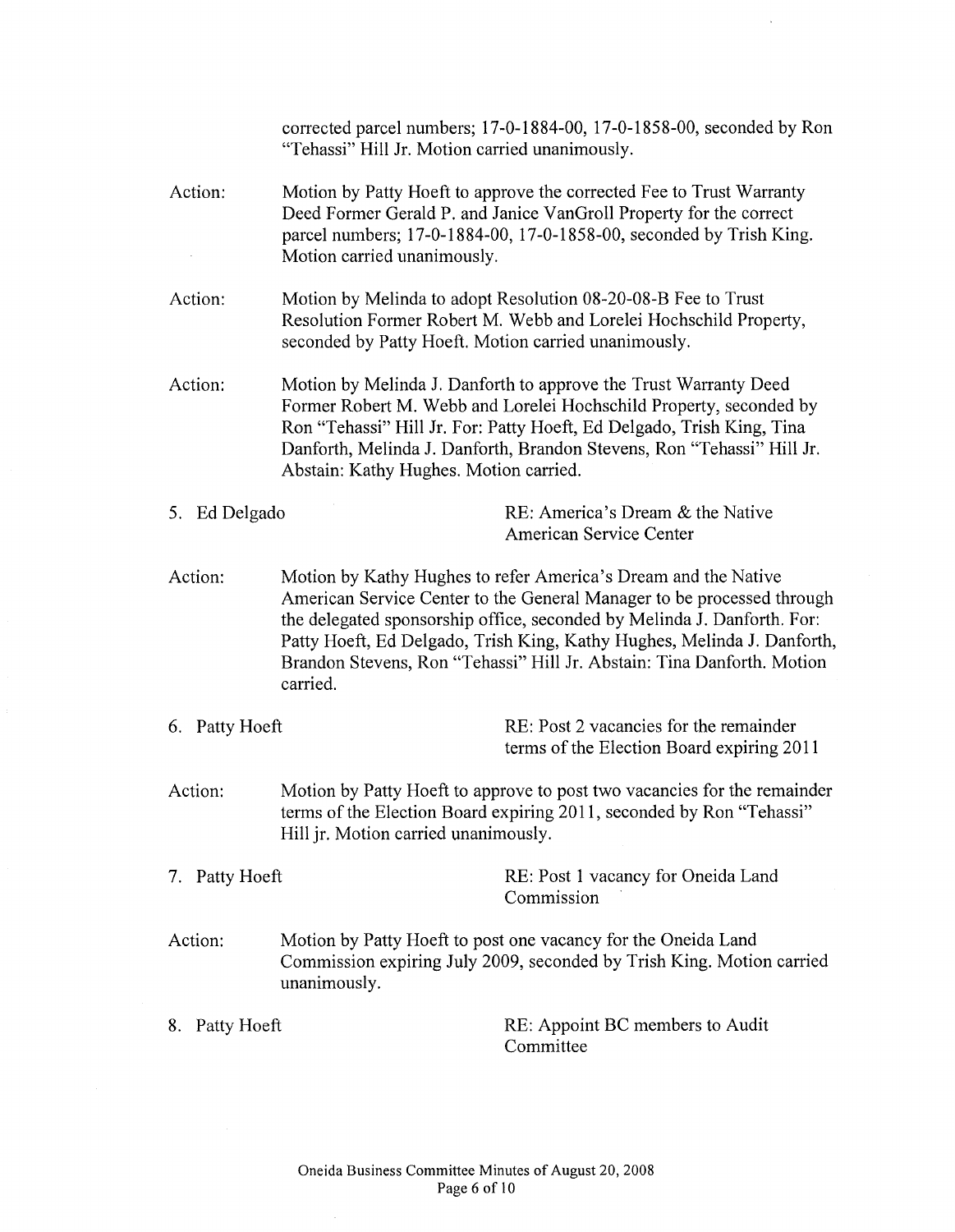- Action: Action: Motion by Patty Hoeft to appoint Ed Delgado to the Audit Committee, seconded by Kathy Hughes. Motion withdrawn. Motion by Trish King to appoint Patty Hoeft, Ed Delgado, Melinda J. Danforth, and Brandon Stevens to the Audit Committee, seconded by Ron "Tehassi" Hill Jr. Motion carried unanimously. **c. Travel Requests**  1. Melinda Danforth RE: Blanket Travel for ITMA Action: Motion by Ed Delgado to approve blanket travel for Melinda J. Danforth to attend Inter Tribal Monitoring Association, seconded by Kathy Hughes. Motion carried unanimously. 2. Debbie Thundercloud RE: Procedural Exception for Indian **SummerFest** Action: Action: Action: Motion by Kathy Hughes to approve the procedural exception of 15 people plus the Business Committee to attend Indian SummerFest, seconded by Ed Delgado. Motion by Ed Delgado to withdraw second. Motion by Kathy Hughes to approve 32 people which include 15 people from Tourism, three from Children and Family Services, six from Tsyunhekwa, six from the Museum, and two from Legislative Affairs, plus the Business Committee members to attend the Indian SummerFest in Milwaukee, WI Sept. 5 through 7, 2008, seconded by Ed Delgado. Motion carried unanimously. **10. Finance Committee- none 11. Legislative Operating Committee ( LOC) - none 12. Treasurer's Report- none 13. Oneida Business Committee Planning - none**
- **14. Executive Staff Meeting- none**
- **15. Legislative Affairs Update** 
	- 1. Local Government Report a. GOTV Letters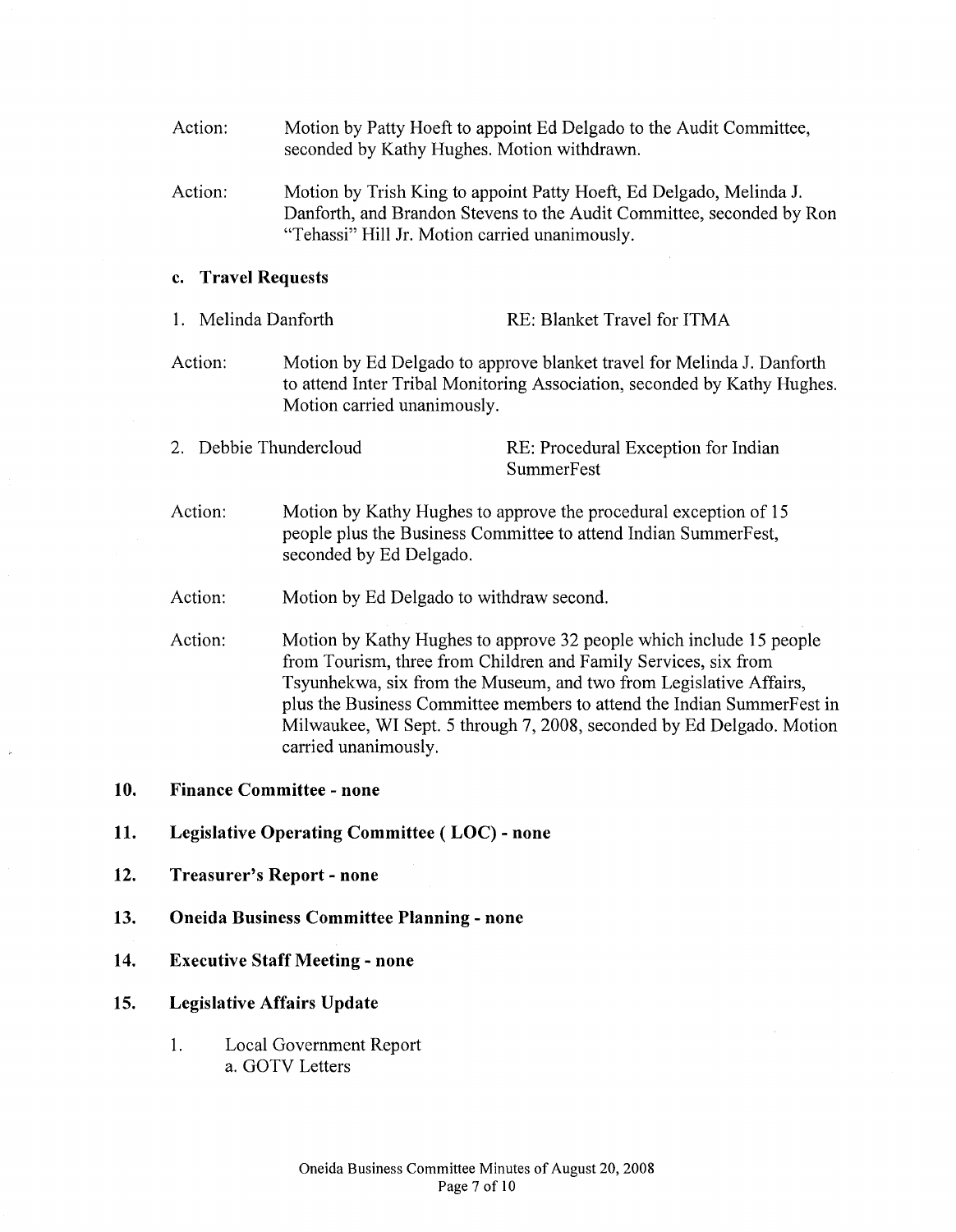- Action: Motion by Melinda J. Danforth to approve employee pay time off for one hour for voting on Sept. 9 and Nov. 4, 2008 seconded by Trish King. Motion carried unanimously.
- Action: Motion by Kathy Hughes to direct the General Manager to have staff attend the Village of Hobart regular board meeting from 1 :00 p.m. through 5:00 p.m. tomorrow August 21, seconded by Trish King. Motion carried unanimously.
- Action: Motion by Melinda J. Danforth to amend the main motion for the General Manager to bring back a status report on the Village of Hobart regular board meeting at the Sept. 3 Business Committee meeting, seconded by Ron "Tehassi" Hill Jr. Motion carried unanimously

## **16. Executive Session**

- Action: Patty Hoeft to go into executive session at 11:10 a.m., seconded by Trish King. Motion carried unanimously.
- Action: Motion by Trish King to come out of executive session at 2:44 p.m., seconded by Melinda J. Danforth. Motion carried unanimously.
- **b. Tabled Business - none**

#### **c. Old Business - none**

- **d. New Business**
- I. Bill Gollnick RE: Elizabeth Arbuckle Wabindato Contract
- Action: Motion by Melinda J. Danforth to approve the Elizabeth Arbuckle Wabindato contract, seconded by Patty Hoeft. Motion carried unanimously.
- 2. Ed Delgado RE: Retro Approval for McGladrey Contract
- Action: Motion by Ed Delgado to retro approve the McGladrey contract to start Aug. 18, 2008 that includes a limited waiver of sovereign immunity as identified in the contract, seconded by Patty Hoeft. Motion carried unanimously.
- 3. Fred Muscavitch RE: Sub-Committee Year End Report
- Action: Motion by Kathy Hughes to accept the Sub-Committee Year report and to appoint Ed Delgado, Brandon Stevens, Ron "Tehassi" Hill Jr., Trish King to the Sub-Committee. Motion carried unanimously.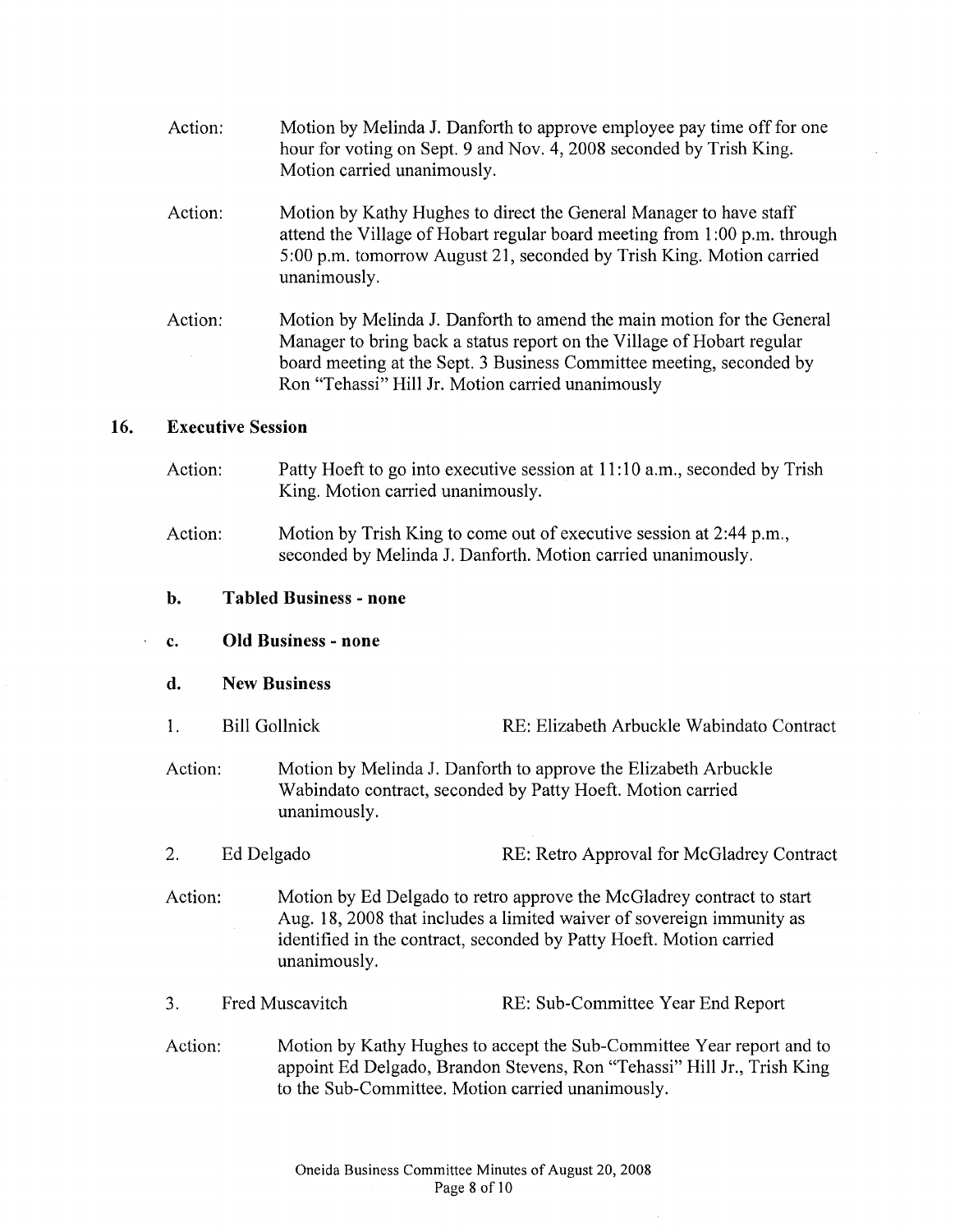| Action: | Ed Delgado. Motion carried unanimously. |                                                       | Motion by Kathy Hughes to refer the budget request to the Treasurer's<br>office and the Joint Executive Team for recommendations within 30 days,                                                                                                                                                 |
|---------|-----------------------------------------|-------------------------------------------------------|--------------------------------------------------------------------------------------------------------------------------------------------------------------------------------------------------------------------------------------------------------------------------------------------------|
| 4.      | Patty Hoeft                             |                                                       | RE: Pardon Resolution for Michael Hill                                                                                                                                                                                                                                                           |
| Action: |                                         |                                                       | Motion by Ed Delgado to approve the pardon recommendation of the<br>Pardon Committee and to adopt Resolution 08-20-08-C for approving<br>Michael Hill, seconded by Patty Hoeft. Motion carried unanimously.                                                                                      |
| 5.      | Patty Hoeft                             |                                                       | RE: Pardon Resolution for Shawn Danforth                                                                                                                                                                                                                                                         |
| Action: |                                         | Danforth. Not present: Tina Danforth. Motion carried. | Motion by Patty Hoeft to approve the pardon recommendation of the<br>Pardon Committee and to adopt Resolution 08-20-08-D for approving<br>Shawn Danforth. For: Patty Hoeft, Ed Delgado, Kathy Hughes, Trish<br>King, Ron "Tehassi" Hill Jr., Brandon Stevens. Abstain: Melinda J.                |
| 6.      | Rick Hill                               |                                                       | RE: Chief of Staff Contract                                                                                                                                                                                                                                                                      |
| Action: |                                         | Not present: Tina Danforth. Motion carried.           | Motion by Kathy Hughes to approve the Chief of Staff contract effective<br>Aug. 18, 2008 in accordance with the job description, seconded by<br>Brandon Stevens. For: Ed Delgado, Kathy Hughes, Trish King, Melinda J.<br>Danforth, Brandon Stevens, Ron "Tehassi" Hill Jr. Oppose: Patty Hoeft. |
| 7.      | <b>Rick Hill</b>                        | Kathy Hughes                                          | RE: Senior Staff Bonus                                                                                                                                                                                                                                                                           |
| Action: |                                         |                                                       | Motion by Kathy Hughes to defer the Senior Staff Bonus for 30 days,<br>seconded by Ron "Tehassi" Hill Jr. Motion carried unanimously.                                                                                                                                                            |
| 8.      |                                         | Neil Cornelius                                        | RE: U.S. Bank National Association                                                                                                                                                                                                                                                               |
| Action: | Motion carried unanimously.             |                                                       | Motion by Patty Hoeft to approve the contract for ATM services with U.S.<br>Bank National Association and the contract will include a limited waiver<br>of sovereign immunity as identified in the contract, seconded Ed Delgado.                                                                |
| е.      | Legislative Affairs Update - none       |                                                       |                                                                                                                                                                                                                                                                                                  |
| f.      | <b>Attorney Brief</b>                   |                                                       |                                                                                                                                                                                                                                                                                                  |
| 1.      | Medicaid Trading Partner Agreement      |                                                       |                                                                                                                                                                                                                                                                                                  |
|         |                                         |                                                       |                                                                                                                                                                                                                                                                                                  |

 $\sim 10^7$